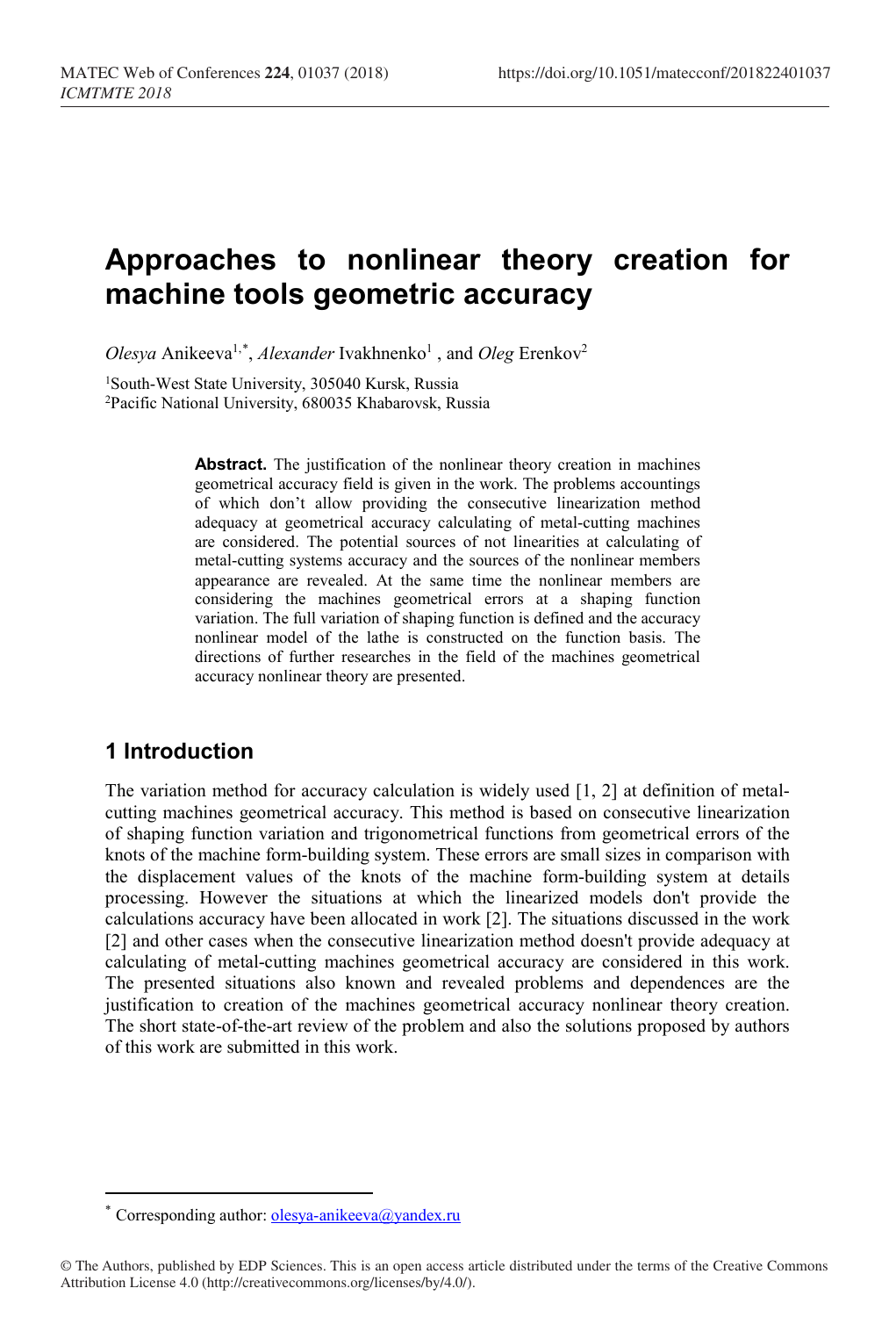## **2 Potential sources of not linearities at accuracy calculating of metal-cutting systems**

The two main groups of situations when the linearization method is unsuitable for accuracy calculations have been considered in the work [2] and it is necessary to solve nonlinear problems.

The tasks with significant nonlinear components in the initial function which characterizing the accuracy have been carried to the first group in this work. For example the author considers the admissions IT7-IT9 values of ISO admissions system and the members of trifle second order accounting gives the amendment approximately from 10 to 15% in comparison with the members only of trifle first order of accounting.

In general this group of situations has been investigated in work [3] at the solution of the admissions synthesis problems for quality indicators of mechanical engineering products and processes and similar estimates (approximately 15%) had been received.

The admissions synthesis method on values of metal-cutting machines geometrical errors had been created in work [4].The exception of the shaping processes and concrete cutting tools types used at processing when accuracy calculating has been proved for the first time.

In the same work [4] the one linear equation (scalar balance of accuracy) transformation to the three linear equations system for admissions synthesis has been proved. The transformation is realizing on the basis of nonlinear dependence  $i = 0.45\sqrt[3]{D} + 0.001D$  (*i* – admission unit;  $D$  – the characteristic size in the range from 1 to 500 mm) for various sizes of the treated flat surfaces.

The similar nonlinear problems had been considered in work [5] at admissions multicriteria optimization of machines geometrical accuracy parameters. The Taguti loss function and the production expenses function are used. At the same time the production expenses function considers the manufacturing costs for the machine knots required accuracy achievement.

The second group includes the tasks in which linear components are strictly equal to zero [2]. The solution of these tasks is connected with need of nonlinear members accounting.

The tasks consideration is also executed in work [2] and the next processing errors belong to them:

• Evolvent cogwheels surfaces at their processing by the grinding wheel periphery but not by the grinding wheel end face;

• Hyperbolic surfaces at their turning on the lathe when an axis of workpiece is crossing with the lathe axial line.

In general the situations second group arises at of approximate shaping schemes implementation. These schemes are used for the machine kinematic structure or for the form of the tool cutting edge (surface) simplification, for the elastic deformations sizes decreasing at processing and for the processing productivity increasing, etc.

The common decision of this group tasks had been given in work [6]. The expression for the description of a surface  $r^{(2)}$  had been received instead of nominally set surface  $r^{(1)}$  at implementation of the of approximate shaping scheme:

$$
r^{(2)} = r^{(1)} + \Delta_1 k_1 + \Delta_2 k_2 , \qquad (1)
$$

where  $\Delta_1$  and  $\Delta_2$  – the making errors of the shaping scheme;  $k_1$  and  $k_2$  – single tangent vectors to at the surface  $r^{(1)}$ ,  $k_1 = (\partial r^{(1)}/\partial u)/(\partial r^{(1)}/\partial u)$ ,  $k_2 = (\partial r^{(1)}/\partial v)/(\partial r^{(1)}/\partial v)$ ; u, v – curvilinear coordinates of the surface of *r***(1)**.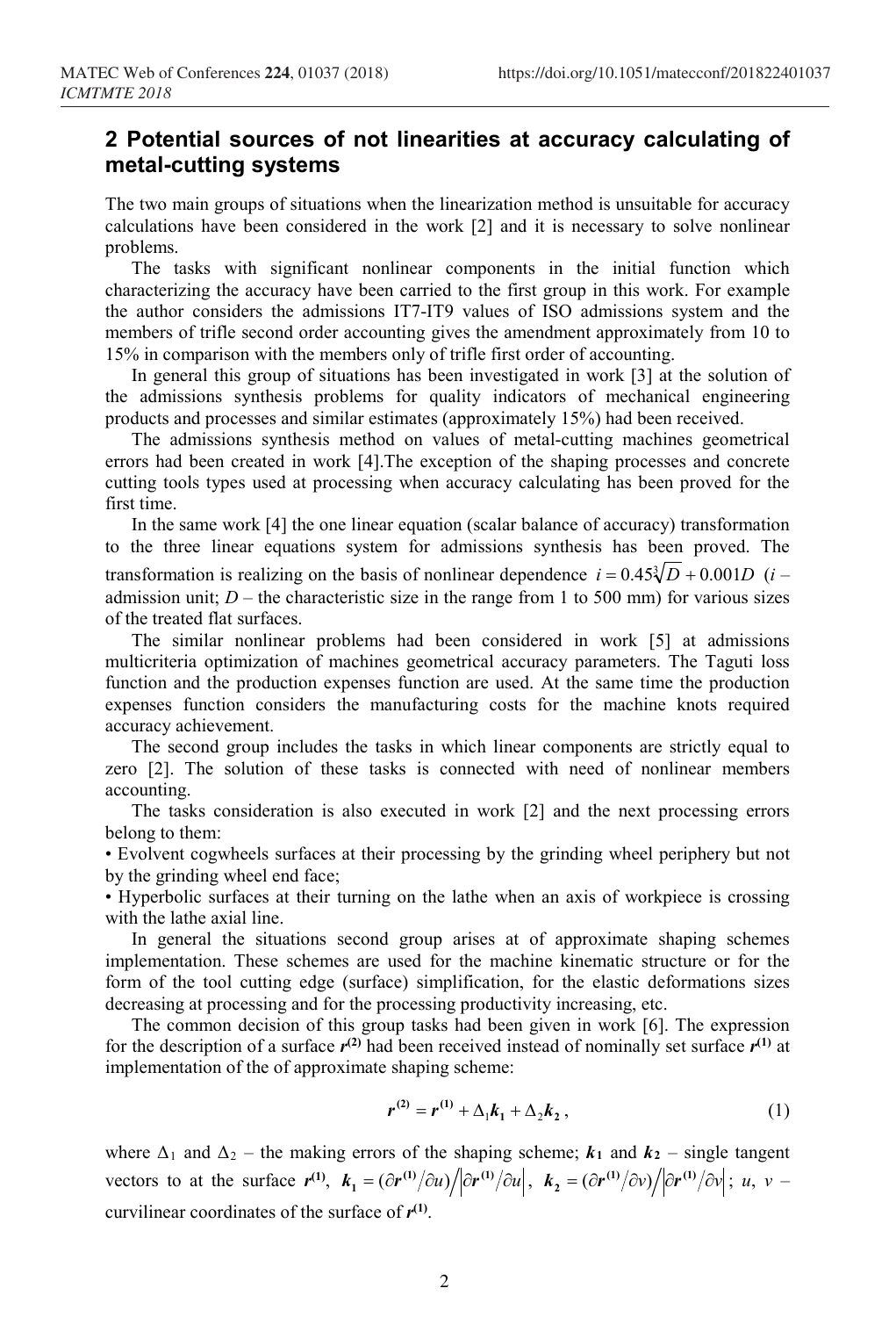As the errors  $\Delta_1$  and  $\Delta_2$  of the shaping scheme in (1) are set rather tangent vectors to a surface of  $r^{(1)}$  but not normal to it the sizes of the trifle second order will take part in the surface deviation size  $r^{(2)}$  from a surface  $r^{(1)}$ . If the vectors of  $k_1$  and  $k_2$  coincide with the respective coordinate lines  $u$  or  $v$  then the deviations sizes on them don't include in expression (1) since they coincide with the shaping movements.

Thus the first and second situations groups aren't connected with the analysis of nonlinear components inherent to the shaping function variation.

The purpose of this work is consideration of nonlinear components emergence sources at shaping function variation and to identify the problems of their importance assessment.

## **3 Sources of not linearities at shaping function variation**

We will consider the first source of nonlinear members emergence at receiving the errors matrix standard form [2]. A solid body change of provision in space is described by an Euler expanded matrix  $A_{Eu}$  which is function of six parameters  $(p_x, p_y, p_z, \varphi, \psi, \theta)$ :

 $\overline{\phantom{a}}$  $\overline{\phantom{a}}$  $\overline{\phantom{a}}$  $\overline{\phantom{a}}$  $\overline{\phantom{a}}$  $\overline{\phantom{a}}$  $\mathsf{I}$  $\mathbf{r}$  $\mathbb{I}$  $\mathbf{r}$ L  $\mathbf{r}$  $\varphi$ sin  $\theta$  – cos  $\varphi$  sin  $\psi$  cos  $\theta$  = sin  $\varphi$  cos  $\varphi$   $\varphi$  sin  $\theta$  = cos  $\varphi$  cos  $\psi$  $\varphi$ sin  $\theta$  + sin  $\varphi$ sin  $\psi$  cos  $\theta$  = cos  $\varphi$  cos  $\theta$  – sin  $\varphi$  sin  $\theta$  – sin  $\varphi$  cos  $\psi$  $\psi \cos \theta$  –  $\cos \phi \sin \theta$  sin  $\psi$ =  $0$  0 1  $\sin \varphi \sin \theta - \cos \varphi \sin \psi \cos \theta - \sin \varphi \cos \theta + \cos \varphi \sin \psi \sin \theta \quad \cos \varphi \cos \theta$  $\cos \varphi \sin \theta + \sin \varphi \sin \psi \cos \theta$   $\cos \varphi \cos \theta - \sin \varphi \sin \psi \sin \theta$   $\sin \varphi \cos \varphi$  $\cos \psi \cos \theta$   $-\cos \phi \sin \theta$   $\sin$ *z y x p p p*  $A_{Eu} = \begin{bmatrix} \cos \phi \sin \phi & \sin \phi \sin \phi & \cos \phi & \cos \phi \cos \phi & \sin \phi \sin \phi & \sin \phi \cos \phi & \sin \phi \cos \phi & \sin \phi \sin \phi & \cos \phi \sin \phi & \cos \phi \cos \phi & \sin \phi \cos \phi & \sin \phi \cos \phi & \sin \phi \cos \phi & \sin \phi \cos \phi & \sin \phi \cos \phi & \sin \phi \cos \phi & \sin \phi \cos \phi & \sin \phi \cos \phi & \sin \phi \cos \phi & \sin \phi \cos \phi & \sin \phi \cos \phi & \sin \phi \cos \phi & \sin \phi \cos \phi & \sin \phi \cos$ 

where  $p_x$ ,  $p_y$ ,  $p_z$  – sizes of a solid body shifts along axes *X*, *Y* and *Z*, respectively;  $\varphi$ ,  $\psi$ ,  $\theta$  – angles of rotation around the same axes.

Replacement of parameters by small sizes of situation and orientation errors in matrix *AEu*, i.e. (*p<sub>x</sub>*, *p<sub>y</sub>*, *p<sub>z</sub>*, φ, ψ, θ)  $\rightarrow$  (δ*x*, δ*y*, δ*z*, α, β, γ) and trigonometrical expressions linearization concerning them (sin  $\delta \approx \delta$ , cos  $\delta \approx 1$ ) allows to transform expression (2) to *W* matrix:

$$
W = A_{Eu}(\delta x, \delta y, \delta z, \alpha, \beta, \gamma) \approx \begin{pmatrix} 1 & -\gamma & \beta & \delta x \\ \gamma & 1 & -\alpha & \delta y \\ -\beta & \alpha & 1 & \delta z \\ 0 & 0 & 0 & 1 \end{pmatrix},
$$
(3)

which is represented turn by the sum of two matrixes:

$$
W = I_{4 \times 4} + \varepsilon, \tag{4}
$$

where  $I_{4\times4}$  – a single matrix with dimension  $4\times4$ ;  $\varepsilon$  – a matrix of errors.

We will notice that the matrix of  $A_{Eu}$  is the work of six matrixes of elementary movements  $[1, 2] - A_{Eu} = A^1(p_x)A^2(p_y)A^3(p_z)A^4(\phi)A^5(\psi)A^6(\theta)$ , where  $A^1(p_x)$ ,  $A^2(p_y)$  and  $A^{3}(p_{z})$  – matrixes of a solid body linear shifts along axes *X*, *Y* and *Z*, respectively;  $A^{4}(\varphi)$ ,  $A^5(\psi)$  and  $A^6(\theta)$  – turn matrixes around the same axes.

The order change in the turn matrixes work for example  $A = A^1(p_x)A^2(p_y)A^3(p_z)A^5(\psi)A^6(\theta)A^4(\phi)$  gives other idea instead of expression (2), namely:

$$
A = \begin{bmatrix} \cos \psi \cos \theta & -\cos \phi \cos \psi \sin \theta + \sin \phi \sin \psi & \sin \phi \cos \psi \sin \theta + \cos \phi \sin \psi & p_x \\ \sin \theta & \cos \phi \cos \theta & -\sin \phi \cos \theta & p_y \\ -\sin \psi \cos \theta & \cos \phi \sin \psi \sin \theta + \sin \phi \cos \psi & -\sin \phi \sin \psi \sin \theta + \cos \phi \cos \psi & p_z \\ 0 & 0 & 1 \end{bmatrix} . (5)
$$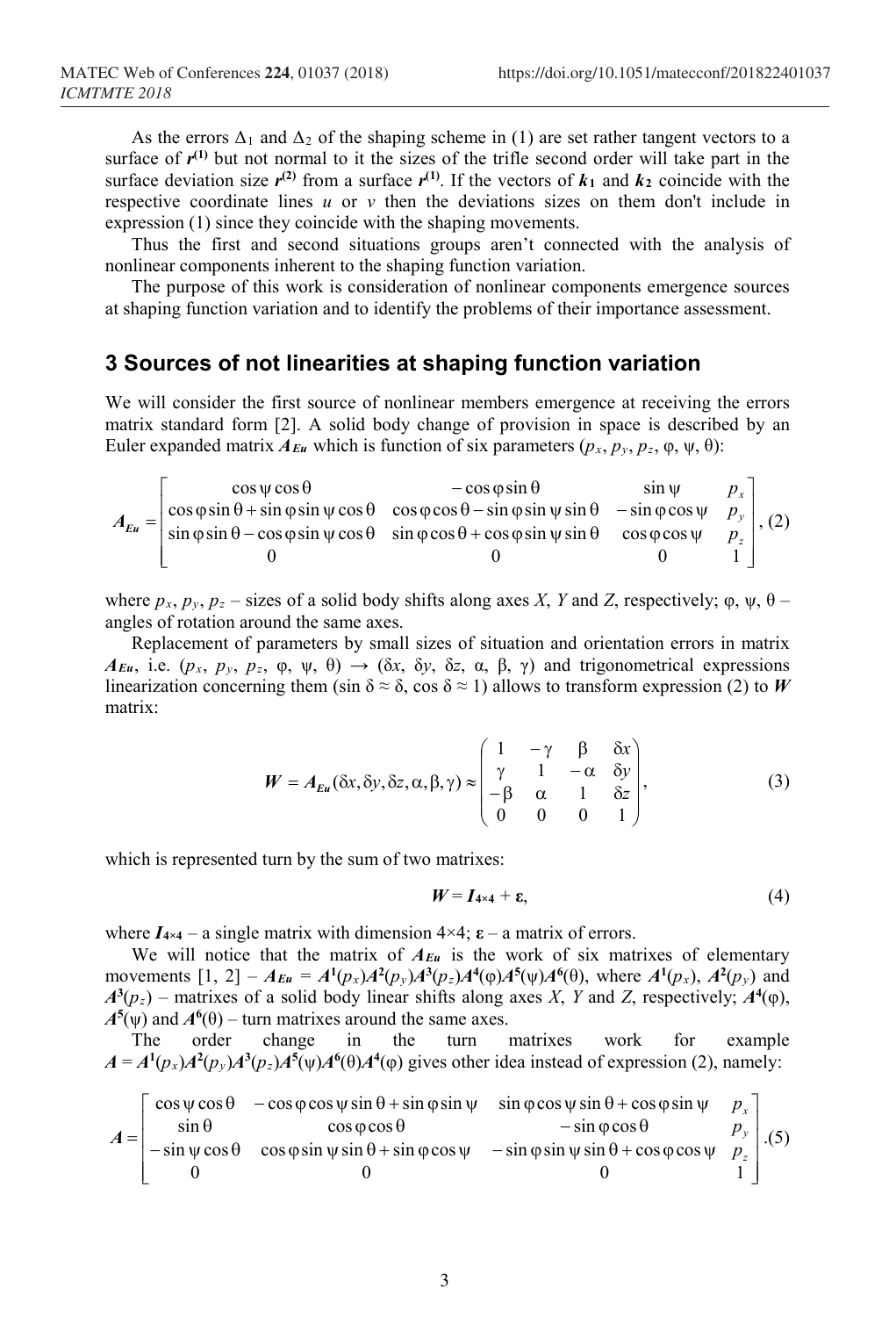Having performed the matrix *A* same operations with matrix  $A_{Eu}$  we will also receive expression (3) for *W* matrix and that is errors matrix **ε** in a linear case will be identical. However if we consider square approach at of trigonometrical functions decomposition  $(\sin \delta \approx \delta, \cos \delta \approx 1 - \delta^2/2)$  then matrixes **ε** will be various (tab.).

| Order of the matrixes work                                 |                                                 |                                                     |                                                              |                                                            |                                                         |                                            |                                                                                                     |           |                          |
|------------------------------------------------------------|-------------------------------------------------|-----------------------------------------------------|--------------------------------------------------------------|------------------------------------------------------------|---------------------------------------------------------|--------------------------------------------|-----------------------------------------------------------------------------------------------------|-----------|--------------------------|
| $A^1(p_x)A^2(p_y)A^3(p_z)A^4(\varphi)A^5(\psi)A^6(\theta)$ |                                                 |                                                     |                                                              |                                                            | $A^1(p_x)A^2(p_y)A^3(p_z)A^5(\psi)A^6(\theta)A^4(\phi)$ |                                            |                                                                                                     |           |                          |
| $\varepsilon_1 =$                                          | $\gamma + \alpha \beta$<br>$\alpha\gamma-\beta$ | $-\gamma$<br>$\alpha+\beta\gamma$<br>$\overline{0}$ | $\beta$<br>$-\alpha$<br>$-\frac{\alpha^2}{\alpha^2}+\beta^2$ | $\delta x$  <br>$\delta y$<br>$\delta z$<br>$\overline{0}$ | $\epsilon$ ,                                            | $\frac{1}{\gamma}$<br>$-\beta$<br>$\theta$ | $-\frac{\beta^2+\gamma^2}{2}$ $-\gamma+\alpha\beta$ $\beta+\alpha\gamma$<br>$\alpha + \beta \gamma$ | $-\alpha$ | $\delta y$<br>$\delta z$ |

**Table 1.** Nonlinear errors matrixes **ε**.

We will consider the equation  $\boldsymbol{\varepsilon} = \boldsymbol{\Delta}$  with some set vectors  $\boldsymbol{r} = (r_x, r_y, r_z, 1)^T$  and  $\Delta = (\Delta_x, \Delta_y, \Delta_z, 0)^T$ . It is obvious that various results will be received when using various representations of matrixes **ε** containing nonlinear members. There are in total six shifts at calculation of the work  $A^4(\varphi)$ ,  $A^5(\psi)$  u  $A^6(\theta)$  and it is impossible to recognize reasonable use of Euler expanded matrix *AEu* when determining errors matrix with nonlinear components. The direct problem solution of the accuracy calculation i.e. finding of the vector **Δ** components at known values of elementary errors δ*x*, δ*y*, δ*z*, α, β and γ at any representation of the matrix **ε** for the considered equation is easy. The return problem of accuracy calculation can has set of decisions that will present difficulties as the number of unknown are more than quantity of the equations and approximate or numerical methods will be used.

We will consider the second source of nonlinear members emergence in machines accuracy calculations. For the set shaping function  $r_0 = \prod_{i=1}^n$  $r_0 = \prod_{i=1} A_i r_{\text{pu}}$ , where  $A_i$  – matrixes of shifts and turns;  $r_{pu}$  – the radius vector of the tool cutting edge;  $n$  – the number of knots of the machine form-building system and including the cutting tool ideal we will define its variation:

$$
\Delta r_0 = (\varepsilon_0 \prod_{i=1}^n A_i (I + \varepsilon_i) + \prod_{i=1}^n A_i (I + \varepsilon_i) - \prod_{i=1}^n A_i) r_{\rho u} . \qquad (6)
$$

Unlike work [2] we won't carry out linearization of the matrixes work i.e. to consider that  $A_i \varepsilon_i A_j \varepsilon_j \approx 0$ , where  $0 - a$  zero matrix. We will note that expression (6) structurally corresponds to the representation of the shaping function variation entered in work [7] in form **Δ***r***<sup>0</sup>** = **ε0***r***<sup>0</sup>** + *dr***<sup>0</sup>** + **δ***r***0**.

Thus the two sources of the nonlinear members appearance considering the machines geometrical errors at the shaping function variation are revealed and the first source is parametrical and the second is structural.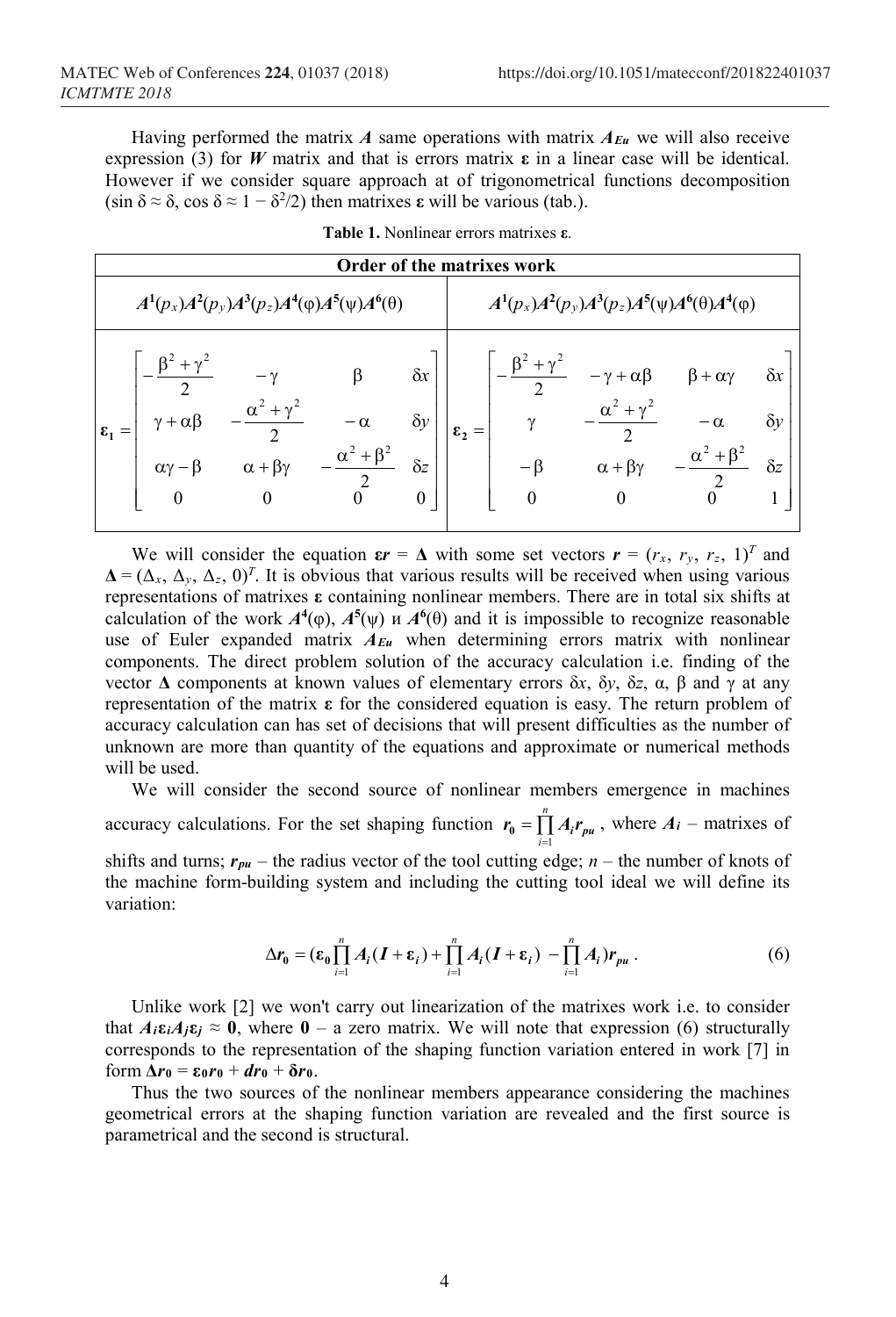#### **4 Nonlinear model of the lathe accuracy**

The lathe shaping function with the dot cutting tool is equal to  $r_0 = A^6(\phi)A^3(z)A^1(x)e^4$ where  $e^4 = (0, 0, 0, 1)^T$ . The variation of this function with accuracy to square members has the appearance:

$$
\Delta r_0 \approx (\varepsilon_0 A^6(\varphi) A^3(z) A^1(x) + A^6(\varphi) \varepsilon_1 A^3(z) A^1(x) + A^6(\varphi) A^3(z) \varepsilon_2 A^1(x) ++ A^6(\varphi) A^3(z) A^1(x) \varepsilon_3 + \varepsilon_0 A^6(\varphi) \varepsilon_1 A^3(z) A^1(x) + \varepsilon_0 A^6(\varphi) A^3(z) \varepsilon_2 A^1(x) ++ \varepsilon_0 A^6(\varphi) A^3(z) A^1(x) \varepsilon_3 + A^6(\varphi) \varepsilon_1 A^3(z) \varepsilon_2 A^1(x) ++ A^6(\varphi) \varepsilon_1 A^3(z) A^1(x) \varepsilon_3 + A^6(\varphi) A^3(z) \varepsilon_2 A^1(x) \varepsilon_3) r_{pu}.
$$
 (7)

The first four members in expression (7) correspond to the linearized representation of the shaping function variation and other six square members consider mutual works of the machine geometrical errors. The influence of separate geometrical errors at the linearized representation  $\Delta r_0$  for the lathe is rather well investigated [1, 2] unlike influence of square members on the size, form and displacement errors at various surfaces processing.

## **5 The further researches directions in the field of the machines geometrical accuracy nonlinear theory**

The first direction of further researches consists in necessity to solve the problem of initial matrix choice justification. The initial matrix transforms the solid body movement and is the basis for geometrical errors matrix development at accounting of parametrical not linearities and also for identification of the square members importance at the solution of the accuracy calculations return problems.

The research of the influence and the structural not linearities importance in the shaping function variation on formation of the size, form and displacement errors at various surfaces processing are the second direction of further researches.

## **6 Conclusions**

The justification of the nonlinear theory creation in machines geometrical accuracy field is given in the work. The problems accountings of which don't allow providing the consecutive linearization method adequacy at geometrical accuracy calculating of metalcutting machines are considered. The parametrical and structural sources of the nonlinear members appearance are revealed and these members considering the machines geometrical errors at the shaping function variation. The nonlinear model of the lathe accuracy is developed. The two directions of further researches in the field of the machines geometrical accuracy nonlinear theory are defined.

The work is executed with financial support of RFBR (the Project № 16-38-60049).

#### **References**

- 1. D.N. Reshetov, V.T. Portman, *Accuracy of Machine Tools* (ASME Press, NY, 1988)
- 2. V.T. Portman, *Mechanics of accuracy in engineering design of machines and robots. Volume I: Nominal functioning and geometric accuracy* (ASME Press, NY, 2018)
- 3. A.A. Ivakhnenko, *The synthesis of tolerances indicators of quality in the design and operation of engineering products* (The dissertation on competition of candidate of technical Sciences, SWSU, 2015)